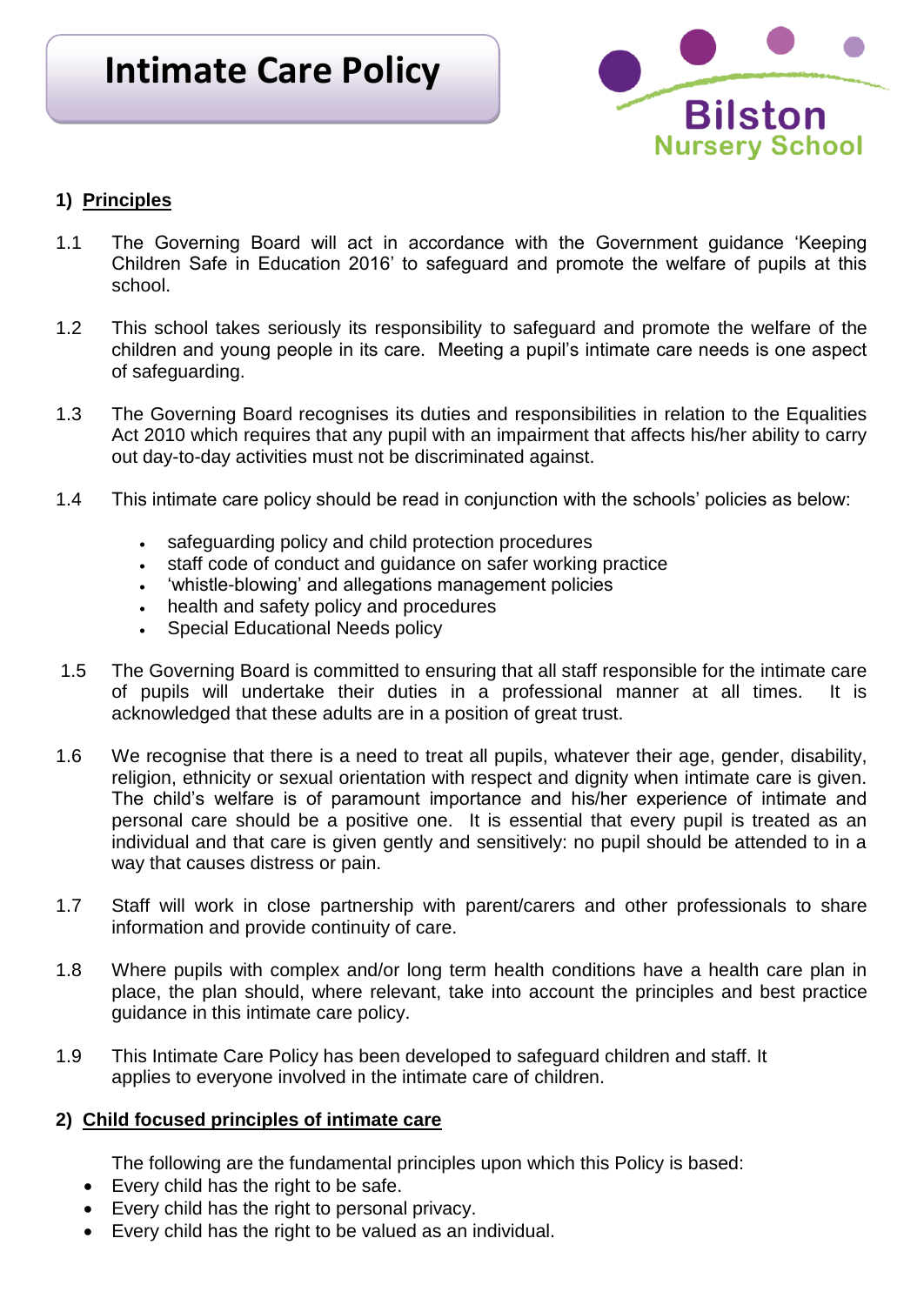- Every child has the right to be treated with dignity and respect.
- Every child has the right to be involved and consulted in their own intimate care to the best of their abilities.
- Every child has the right to express their views on their own intimate care and to have such views taken into account.
- Every child has the right to have levels of intimate care that are as consistent as possible.

### **3) Definition**

- 3.1 Intimate care can be defined as any care which involves washing, touching or carrying out a procedure to intimate personal areas which most people usually carry out themselves but some pupils are unable to do because of their young age, physical difficulties or other special needs.
- 3.2 It also includes supervision of pupils involved in intimate self-care.

### **4) Best Practice**

- 4.1 Accurate records should be kept when a child requires assistance with intimate care; these can be brief but should, as a minimum, include full date, times and any comments such as changes in the child's behaviour. It should be clear who was present in every case.
- 4.2 All pupils will be supported to achieve the highest level of autonomy that is possible given their age and abilities. Staff will encourage each individual pupil to do as much for his/herself as possible.
- 4.3 Staff should be fully aware of best practice regarding infection control, including the requirement to wear disposable gloves and aprons where appropriate.
- 4.4 There must be careful communication with each pupil who needs help with intimate care in line with their preferred means of communication (verbal, symbolic, etc) to discuss their needs and preferences. Where the pupil is of an appropriate age and level of understanding permission should be sought before starting an intimate procedure.
- 4.5 Staff who provide intimate care should speak to the pupil personally by name, explain what they are doing and communicate with all children in a way that reflects their ages.
- 4.6 Every child's right to privacy and modesty will be respected. Careful consideration will be given to each pupil's situation to determine who and how many carers might need to be present when s/he needs help with intimate care.
- 4.7 An individual member of staff should inform another appropriate adult when they are going alone to assist a pupil with intimate care.
- 4.8 The religious views, beliefs and cultural values of children and their families should be taken into account, particularly as they might affect certain practices.
- 4.9 Adults who assist pupils with intimate care must be employees of the school, not students or volunteers, and therefore have the usual range of safer recruitment checks, including enhanced CRB checks.
- 4.10 All staff should be aware of the school's confidentiality policy. Sensitive information will be shared only with those who need to know.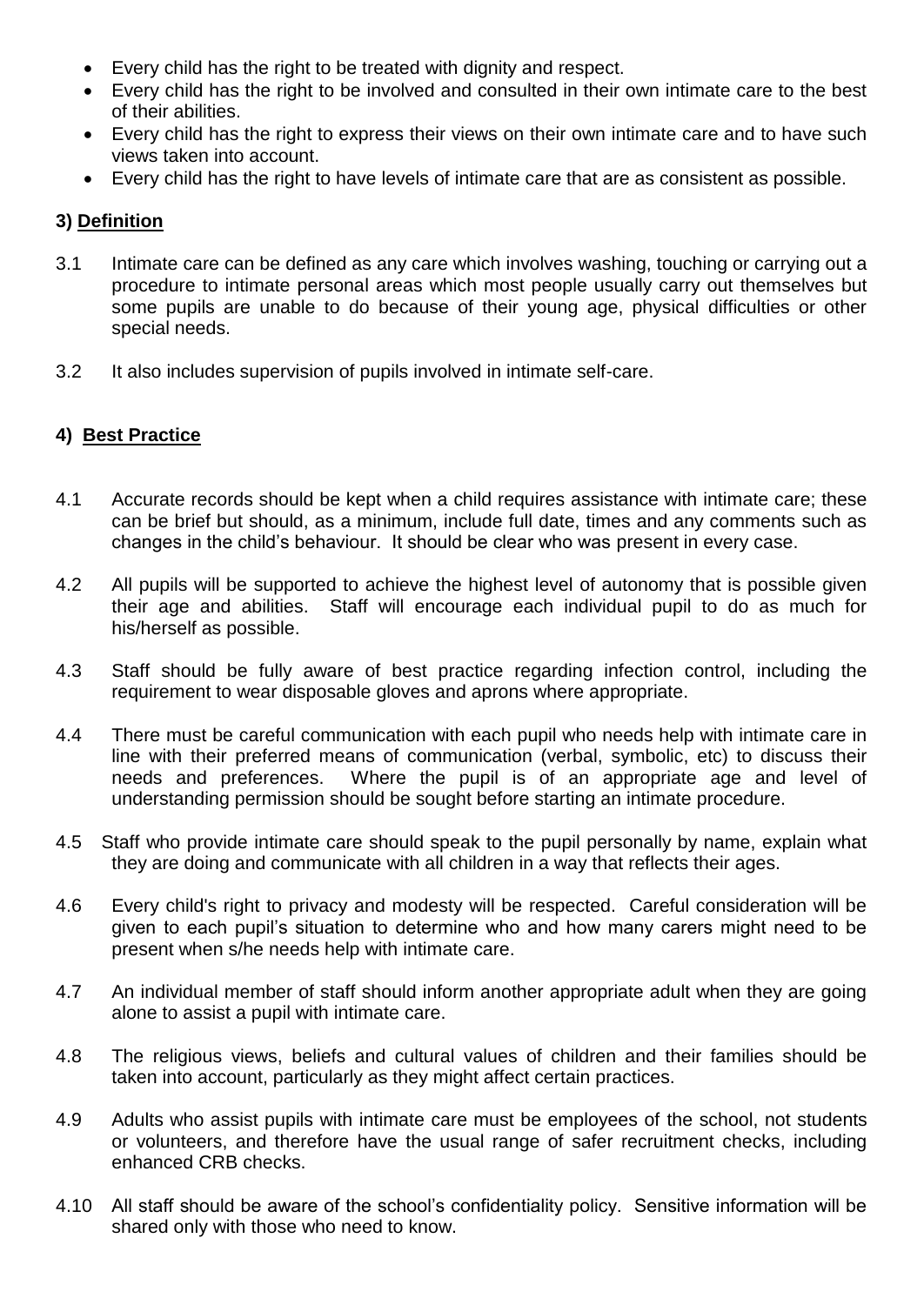- 4.11 Health & Safety guidelines should be adhered to regarding waste products and disposal of waste should be done appropriately in the yellow bins provided.
- 4.12 No member of staff will carry a mobile phone, camera or similar device whilst providing intimate care.

#### **5) Child Protection**

- 5.1 The Governors and staff at this school recognise that pupils with special needs and who are disabled are particularly vulnerable to all types of abuse.
- 5.2 The school's child protection procedures will be adhered to.
- 5.3 From a child protection perspective it is acknowledged that intimate care involves risks for children and adults as it may involve staff touching private parts of a pupil's body. In this school best practice will be promoted and all adults will be encouraged to be vigilant at all times, to seek advice where relevant and take account of safer working practice.
- 5.4 Where appropriate, pupils will be taught personal safety skills carefully matched to their level of development and understanding.
- 5.5 If a member of staff has any concerns about physical changes in a pupil's presentation, e.g. unexplained marks, bruises, etc s/he will immediately report concerns to the Designated Senior Person for Child Protection. A clear written record of the concern will be completed and a referral made to Children's Services Social Care if appropriate, in accordance with the school's child protection procedures. Parents/carers will be asked for their consent or informed that a referral is necessary prior to it being made but this should only be done where such discussion and agreement-seeking will not place the child at increased risk of suffering significant harm.
- 5.6 If a pupil becomes unusually distressed or very unhappy about being cared for by a particular member of staff, this should be reported to a Senior member of staff so that the reasons for this can be considered and any appropriate action taken.
- 5.7 If a pupil, or any other person, makes an allegation against an adult working at the school this should be reported to the Headteacher (or to the Chair of Governors if the concern is about the Headteacher) who will consult the Local Authority Designated Officer in accordance with the school's policy: Dealing with Allegations of Abuse against Members of Staff and Volunteers. It should not be discussed with any other members of staff or the member of staff the allegation relates to.
- 5.8 Similarly, any adult who has concerns about the conduct of a colleague at the school or about any improper practice will report this to the Headteacher or to the Chair of Governors, in accordance with the child protection procedures and 'whistle-blowing' policy.

#### **6) Medical Procedures**

6.1 Pupils who are disabled might require assistance with invasive or non-invasive medical procedures such as the administration of rectal medication, managing catheters or colostomy bags. These procedures will be discussed with parents/carers, documented in the health care plan and will only be carried out by staff who have been trained to do so.